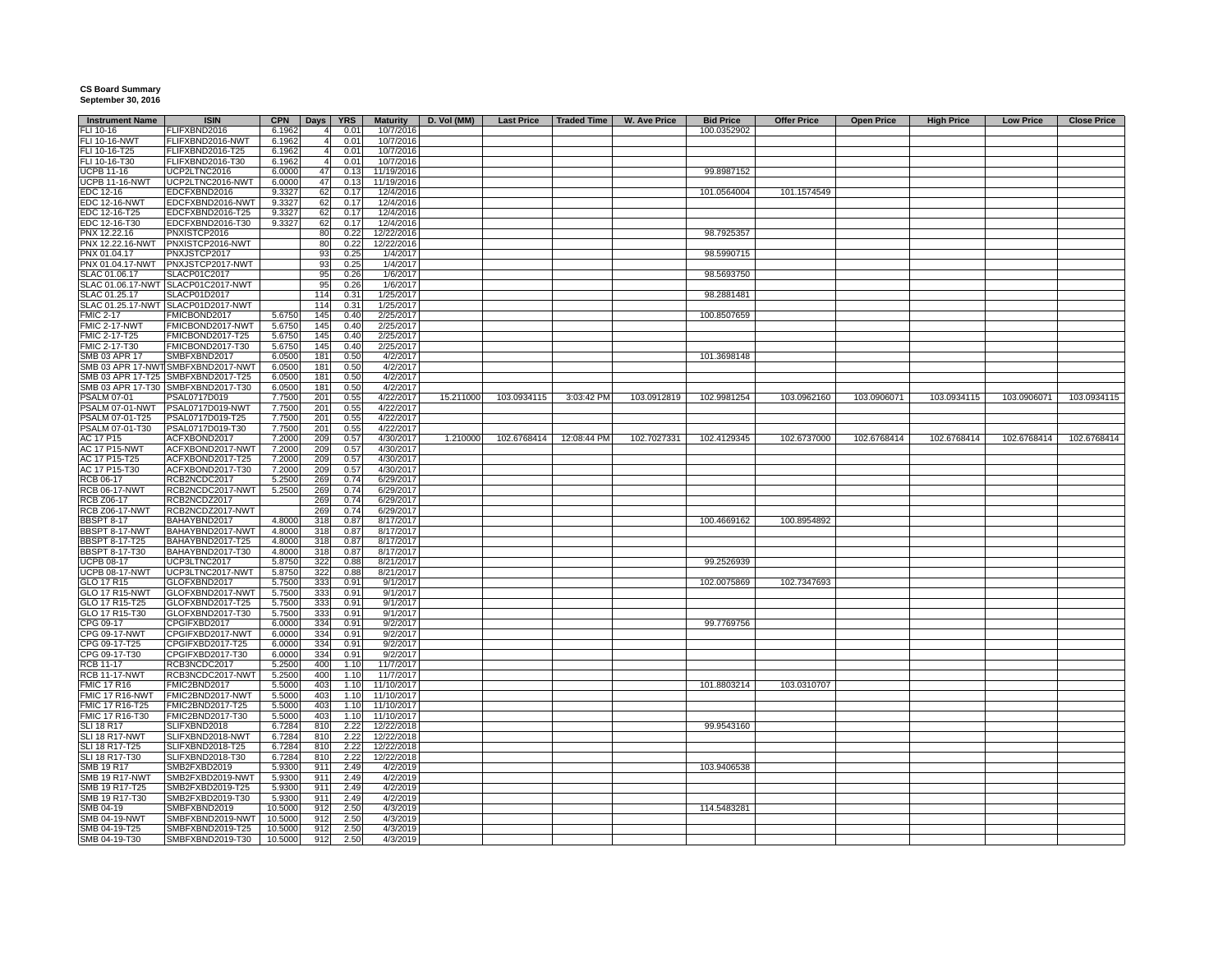| <b>Instrument Name</b> | <b>ISIN</b>                       | <b>CPN</b> | $_{\text{Days}}$ | <b>YRS</b> | <b>Maturity</b> | D. Vol (MM) | <b>Last Price</b> | <b>Traded Time</b>      | <b>W. Ave Price</b> | <b>Bid Price</b> | <b>Offer Price</b> | <b>Open Price</b> | <b>High Price</b> | <b>Low Price</b> | <b>Close Price</b> |
|------------------------|-----------------------------------|------------|------------------|------------|-----------------|-------------|-------------------|-------------------------|---------------------|------------------|--------------------|-------------------|-------------------|------------------|--------------------|
| ALI 19 R17             | ALIFXBND2019                      | 5.6250     | 936              | 2.56       | 4/27/2019       | 0.190000    | 104.5400544       | 3:57:25 PM              | 104.5446381         | 103.9853939      | 104.6694198        | 104.5400544       | 104.5400544       | 104.5400544      | 104.5400544        |
| ALI 19 R17-NWT         | ALIFXBND2019-NWT                  | 5.6250     | 936              | 2.56       | 4/27/2019       |             |                   |                         |                     |                  |                    |                   |                   |                  |                    |
| ALI 19 R17-T25         | ALIFXBND2019-T25                  | 5.6250     | 936              | 2.56       | 4/27/2019       |             |                   |                         |                     |                  |                    |                   |                   |                  |                    |
|                        |                                   |            |                  |            |                 |             |                   |                         |                     |                  |                    |                   |                   |                  |                    |
| ALI 19 R17-T30         | ALIFXBND2019-T30                  | 5.6250     | 936              | 2.56       | 4/27/2019       |             |                   |                         |                     |                  |                    |                   |                   |                  |                    |
| GLO 19 R17             | GLOFXBND2019                      | 6.0000     | 971              | 2.66       | 6/1/2019        |             |                   |                         |                     | 103.7402278      |                    |                   |                   |                  |                    |
| <b>GLO 19 R17-NWT</b>  | GLOFXBND2019-NWT                  | 6.0000     | 971              | 2.66       | 6/1/2019        |             |                   |                         |                     |                  |                    |                   |                   |                  |                    |
| GLO 19 R17-T25         | GLOFXBND2019-T25                  | 6.0000     | 971              | 2.66       | 6/1/2019        |             |                   |                         |                     |                  |                    |                   |                   |                  |                    |
| GLO 19 R17-T30         | GLOFXBND2019-T30                  | 6.0000     | 971              | 2.66       | 6/1/2019        |             |                   |                         |                     |                  |                    |                   |                   |                  |                    |
| FLI 19 R17             | FLIFXBND2019                      | 6.2731     | 978              | 2.68       | 6/8/2019        |             |                   |                         |                     | 105.6185938      | 107.5960164        |                   |                   |                  |                    |
| FLI 19 R17-NWT         | FLIFXBND2019-NWT                  | 6.2731     | 978              | 2.68       | 6/8/2019        |             |                   |                         |                     |                  |                    |                   |                   |                  |                    |
| FLI 19 R17-T25         | FLIFXBND2019-T25                  | 6.2731     | 978              | 2.68       | 6/8/2019        |             |                   |                         |                     |                  |                    |                   |                   |                  |                    |
| FLI 19 R17-T30         | FLIFXBND2019-T30                  | 6.2731     | 978              | 2.68       | 6/8/2019        |             |                   |                         |                     |                  |                    |                   |                   |                  |                    |
| SM 19 R17              | SMICFXBD2019                      | 6.0000     | 1016             | 2.78       | 7/16/2019       |             |                   |                         |                     | 105.0548205      | 106.5754095        |                   |                   |                  |                    |
| <b>SM 19 R17-NWT</b>   | SMICFXBD2019-NWT                  | 6.0000     | 1016             | 2.78       | 7/16/2019       |             |                   |                         |                     |                  |                    |                   |                   |                  |                    |
| SM 19 R17-T25          | SMICFXBD2019-T25                  | 6.0000     | 1016             | 2.78       | 7/16/2019       |             |                   |                         |                     |                  |                    |                   |                   |                  |                    |
| SM 19 R17-T30          | SMICFXBD2019-T30                  | 6.0000     | 1016             | 2.78       | 7/16/2019       |             |                   |                         |                     |                  |                    |                   |                   |                  |                    |
| <b>FMIC 19 R17</b>     | FMICBOND2019                      | 5.7500     | 1041             | 2.85       | 8/10/2019       |             |                   |                         |                     | 98.7000754       |                    |                   |                   |                  |                    |
|                        |                                   |            |                  |            |                 |             |                   |                         |                     |                  |                    |                   |                   |                  |                    |
| FMIC 19 R17-NWT        | FMICBOND2019-NWT                  | 5.7500     | 1041             | 2.85       | 8/10/2019       |             |                   |                         |                     |                  |                    |                   |                   |                  |                    |
| FMIC 19 R17-T25        | FMICBOND2019-T25                  | 5.7500     | 1041             | 2.85       | 8/10/2019       |             |                   |                         |                     |                  |                    |                   |                   |                  |                    |
| FMIC 19 R17-T30        | FMICBOND2019-T30                  | 5.7500     | 1041             | 2.85       | 8/10/2019       |             |                   |                         |                     |                  |                    |                   |                   |                  |                    |
| JGS 08-19              | JGSFXBND2019                      | 5.2317     | 1058             | 2.90       | 8/27/2019       |             |                   |                         |                     | 103.3785354      | 105.5809711        |                   |                   |                  |                    |
| <b>JGS 08-19-NWT</b>   | JGSFXBND2019-NWT                  | 5.2317     | 1058             | 2.90       | 8/27/2019       |             |                   |                         |                     |                  |                    |                   |                   |                  |                    |
| JGS 08-19-T25          | JGSFXBND2019-T25                  | 5.2317     | 1058             | 2.90       | 8/27/2019       |             |                   |                         |                     |                  |                    |                   |                   |                  |                    |
| JGS 08-19-T30          | JGSFXBND2019-T30                  | 5.2317     | 1058             | 2.90       | 8/27/2019       |             |                   |                         |                     |                  |                    |                   |                   |                  |                    |
| GTCAP 11-19            | GTCFXBND2019                      | 4.7106     | 1130             | 3.09       | 11/7/2019       |             |                   |                         |                     | 100.6036350      |                    |                   |                   |                  |                    |
| GTCAP 11-19-NWT        | GTCFXBND2019-NWT                  | 4.7106     | 1130             | 3.09       | 11/7/2019       |             |                   |                         |                     |                  |                    |                   |                   |                  |                    |
| GTCAP 11-19-T25        | GTCFXBND2019-T25                  | 4.7106     | 1130             | 3.09       | 11/7/2019       |             |                   |                         |                     |                  |                    |                   |                   |                  |                    |
| GTCAP 11-19-T30        | GTCFXBND2019-T30                  | 4.7106     | 1130             | 3.09       | 11/7/2019       |             |                   |                         |                     |                  |                    |                   |                   |                  |                    |
| <b>VLL 19 R17</b>      | VLLFXBND2019                      | 5.6542     | 1132             | 3.10       | 11/9/2019       |             |                   |                         |                     | 99.8682957       |                    |                   |                   |                  |                    |
|                        |                                   |            |                  |            |                 |             |                   |                         |                     |                  |                    |                   |                   |                  |                    |
| VLL 19 R17-NWT         | VLLFXBND2019-NWT                  | 5.6542     | 1132             | 3.10       | 11/9/2019       |             |                   |                         |                     |                  |                    |                   |                   |                  |                    |
| <b>VLL 19 R17-T25</b>  | VLLFXBND2019-T25                  | 5.6542     | 1132             | 3.10       | 11/9/2019       |             |                   |                         |                     |                  |                    |                   |                   |                  |                    |
| VLL 19 R17-T30         | VLLFXBND2019-T30                  | 5.6542     | 1132             | 3.10       | 11/9/2019       |             |                   |                         |                     |                  |                    |                   |                   |                  |                    |
| AC 19 R16              | ACFXBOND2019                      | 5.4500     | 1146             | 3.14       | 11/23/2019      |             |                   |                         |                     | 104.4060865      | 106.6926289        |                   |                   |                  |                    |
| <b>AC 19 R16-NWT</b>   | ACFXBOND2019-NWT                  | 5.4500     | 1146             | 3.14       | 11/23/2019      |             |                   |                         |                     |                  |                    |                   |                   |                  |                    |
| AC 19 R16-T25          | ACFXBOND2019-T25                  | 5.4500     | 1146             | 3.14       | 11/23/2019      |             |                   |                         |                     |                  |                    |                   |                   |                  |                    |
| AC 19 R16-T30          | ACFXBOND2019-T30                  | 5.4500     | 1146             | 3.14       | 11/23/2019      |             |                   |                         |                     |                  |                    |                   |                   |                  |                    |
| GTCAP 20 R17           | GTCFXBND2020                      | 4.8371     | 1242             | 3.40       | 2/27/2020       |             |                   |                         |                     | 101.0556496      | 104.9232571        |                   |                   |                  |                    |
|                        | GTCAP 20 R17-NWT GTCFXBND2020-NWT | 4.8371     | 1242             | 3.40       | 2/27/2020       |             |                   |                         |                     |                  |                    |                   |                   |                  |                    |
|                        | GTCAP 20 R17-T25 GTCFXBND2020-T25 | 4.8371     | 1242             | 3.40       | 2/27/2020       |             |                   |                         |                     |                  |                    |                   |                   |                  |                    |
|                        | GTCAP 20 R17-T30 GTCFXBND2020-T30 | 4.8371     | 1242             | 3.40       | 2/27/2020       |             |                   |                         |                     |                  |                    |                   |                   |                  |                    |
| SMPH 03-20             | SMPHFXBD2020                      | 5.1000     | 1245             | 3.41       | 3/1/2020        | 1.900000    |                   | 103.2473845 10:47:20 AM | 103.2473845         | 103.1667300      |                    | 103.2473845       | 103.2473845       | 103.2473845      | 103.2473845        |
| SMPH 03-20-NWT         | SMPHFXBD2020-NWT                  | 5.1000     | 1245             | 3.41       | 3/1/2020        |             |                   |                         |                     |                  |                    |                   |                   |                  |                    |
| SMPH 03-20-T25         | SMPHFXBD2020-T25                  | 5.1000     | 1245             | 3.41       | 3/1/2020        |             |                   |                         |                     |                  |                    |                   |                   |                  |                    |
|                        |                                   |            |                  |            |                 |             |                   |                         |                     |                  |                    |                   |                   |                  |                    |
| SMPH 03-20-T30         | SMPHFXBD2020-T30                  | 5.1000     | 1245             | 3.41       | 3/1/2020        |             |                   |                         |                     |                  |                    |                   |                   |                  |                    |
| CPG 20 R18             | CPGIFXBD2020                      | 6.6878     | 1246             | 3.41       | 3/2/2020        |             |                   |                         |                     | 100.5678047      | 104.8636977        |                   |                   |                  |                    |
| CPG 20 R18-NWT         | CPGIFXBD2020-NWT                  | 6.6878     | 1246             | 3.41       | 3/2/2020        |             |                   |                         |                     |                  |                    |                   |                   |                  |                    |
| CPG 20 R18-T25         | CPGIFXBD2020-T25                  | 6.6878     | 1246             | 3.41       | 3/2/2020        |             |                   |                         |                     |                  |                    |                   |                   |                  |                    |
| CPG 20 R18-T30         | CPGIFXBD2020-T30                  | 6.6878     | 1246             | 3.41       | 3/2/2020        |             |                   |                         |                     |                  |                    |                   |                   |                  |                    |
| MBT 04-20              | MBTLTNCD2020                      | 4.0000     | 1299             | 3.56       | 4/24/2020       |             |                   |                         |                     |                  |                    |                   |                   |                  |                    |
| EDC 20 R18             | EDCFXBND2020                      | 4.1583     | 1308             | 3.58       | 5/3/2020        |             |                   |                         |                     | 99.6951215       | 102.5355714        |                   |                   |                  |                    |
| EDC 20 R18-NWT         | EDCFXBND2020-NWT                  | 4.1583     | 1308             | 3.58       | 5/3/2020        |             |                   |                         |                     |                  |                    |                   |                   |                  |                    |
| EDC 20 R18-T25         | EDCFXBND2020-T25                  | 4.1583     | 1308             | 3.58       | 5/3/2020        |             |                   |                         |                     |                  |                    |                   |                   |                  |                    |
| EDC 20 R18-T30         | EDCFXBND2020-T30                  | 4.1583     | 1308             | 3.58       | 5/3/2020        |             |                   |                         |                     |                  |                    |                   |                   |                  |                    |
| PNB 06-20              | PNBLTNCD2020                      | 4.1250     | 1348             | 3.69       | 6/12/2020       |             |                   |                         |                     |                  |                    |                   |                   |                  |                    |
| <b>RCB 06-20</b>       | RCBLTNCD2020                      | 4.1250     | 1355             | 3.71       | 6/19/2020       |             |                   |                         |                     |                  |                    |                   |                   |                  |                    |
| GLO 20 R18             | GLOFXBND2020                      | 4.8875     | 1383             | 3.79       | 7/17/2020       |             |                   |                         |                     | 101.3420367      | 105.2664272        |                   |                   |                  |                    |
| GLO 20 R18-NWT         | GLOFXBND2020-NWT                  | 4.8875     | 1383             | 3.79       | 7/17/2020       |             |                   |                         |                     |                  |                    |                   |                   |                  |                    |
| GLO 20 R18-T25         | GLOFXBND2020-T25                  |            | 1383             | 3.79       |                 |             |                   |                         |                     |                  |                    |                   |                   |                  |                    |
| GLO 20 R18-T30         | GLOFXBND2020-T30                  | 4.8875     |                  |            | 7/17/2020       |             |                   |                         |                     |                  |                    |                   |                   |                  |                    |
|                        |                                   | 4.8875     | 1383             | 3.79       | 7/17/2020       |             |                   |                         |                     |                  |                    |                   |                   |                  |                    |
| <b>SLTC 20 R18</b>     | SLTCFXBD2020                      | 4.9925     | 1419             | 3.89       | 8/22/2020       | 10.000000   | 103.3672101       | 10:37:35 AM             | 101.8476488         | 99.0980977       |                    | 100.3231887       | 103.3672101       | 100.3231887      | 103.3672101        |
| SLTC 20 R18-NWT        | SLTCFXBD2020-NWT                  | 4.9925     | 1419             | 3.89       | 8/22/2020       |             |                   |                         |                     |                  |                    |                   |                   |                  |                    |
| SLTC 20 R18-T25        | SLTCFXBD2020-T25                  | 4.9925     | 1419             | 3.89       | 8/22/2020       |             |                   |                         |                     |                  |                    |                   |                   |                  |                    |
| SLTC 20 R18-T30        | SLTCFXBD2020-T30                  | 4.9925     | 1419             | 3.89       | 8/22/2020       |             |                   |                         |                     |                  |                    |                   |                   |                  |                    |
| <b>BDO 10-20</b>       | BDO2LTNC2020                      | 3.7500     | 1464             | 4.01       | 10/6/2020       |             |                   |                         |                     | 95.4849863       |                    |                   |                   |                  |                    |
| ALI 20 R19             | ALIFXBND2020                      | 4.6250     | 1468             | 4.02       | 10/10/2020      |             |                   |                         |                     | 101.9265095      | 104.5653398        |                   |                   |                  |                    |
| ALI 20 R19-NWT         | ALIFXBND2020-NWT                  | 4.6250     | 1468             | 4.02       | 10/10/2020      |             |                   |                         |                     |                  |                    |                   |                   |                  |                    |
| ALI 20 R19-T25         | ALIFXBND2020-T25                  | 4.6250     | 1468             | 4.02       | 10/10/2020      |             |                   |                         |                     |                  |                    |                   |                   |                  |                    |
| ALI 20 R19-T30         | ALIFXBND2020-T30                  | 4.6250     | 1468             | 4.02       | 10/10/2020      |             |                   |                         |                     |                  |                    |                   |                   |                  |                    |
| <b>HOUSE 10-20</b>     | HOUSEFBD2020                      | 6.2080     | 1474             | 4.04       | 10/16/2020      |             |                   |                         |                     | 100.0268951      | 105.1372271        |                   |                   |                  |                    |
|                        | HOUSE 10-20-NWT HOUSEFBD2020-NWT  | 6.2080     | 1474             | 4.04       | 10/16/2020      |             |                   |                         |                     |                  |                    |                   |                   |                  |                    |
| <b>HOUSE 10-20-T25</b> | HOUSEFBD2020-T25                  | 6.2080     | 1474             | 4.04       | 10/16/2020      |             |                   |                         |                     |                  |                    |                   |                   |                  |                    |
| HOUSE 10-20-T30        | HOUSEFBD2020-T30                  | 6.2080     | 1474             | 4.04       | 10/16/2020      |             |                   |                         |                     |                  |                    |                   |                   |                  |                    |
|                        |                                   |            |                  |            |                 |             |                   |                         |                     |                  |                    |                   |                   |                  |                    |
| AEV 11-20              | AEV2FXBD2020                      | 4.4722     | 1495             | 4.09       | 11/6/2020       |             |                   |                         |                     | 102.1530701      | 103.6900766        |                   |                   |                  |                    |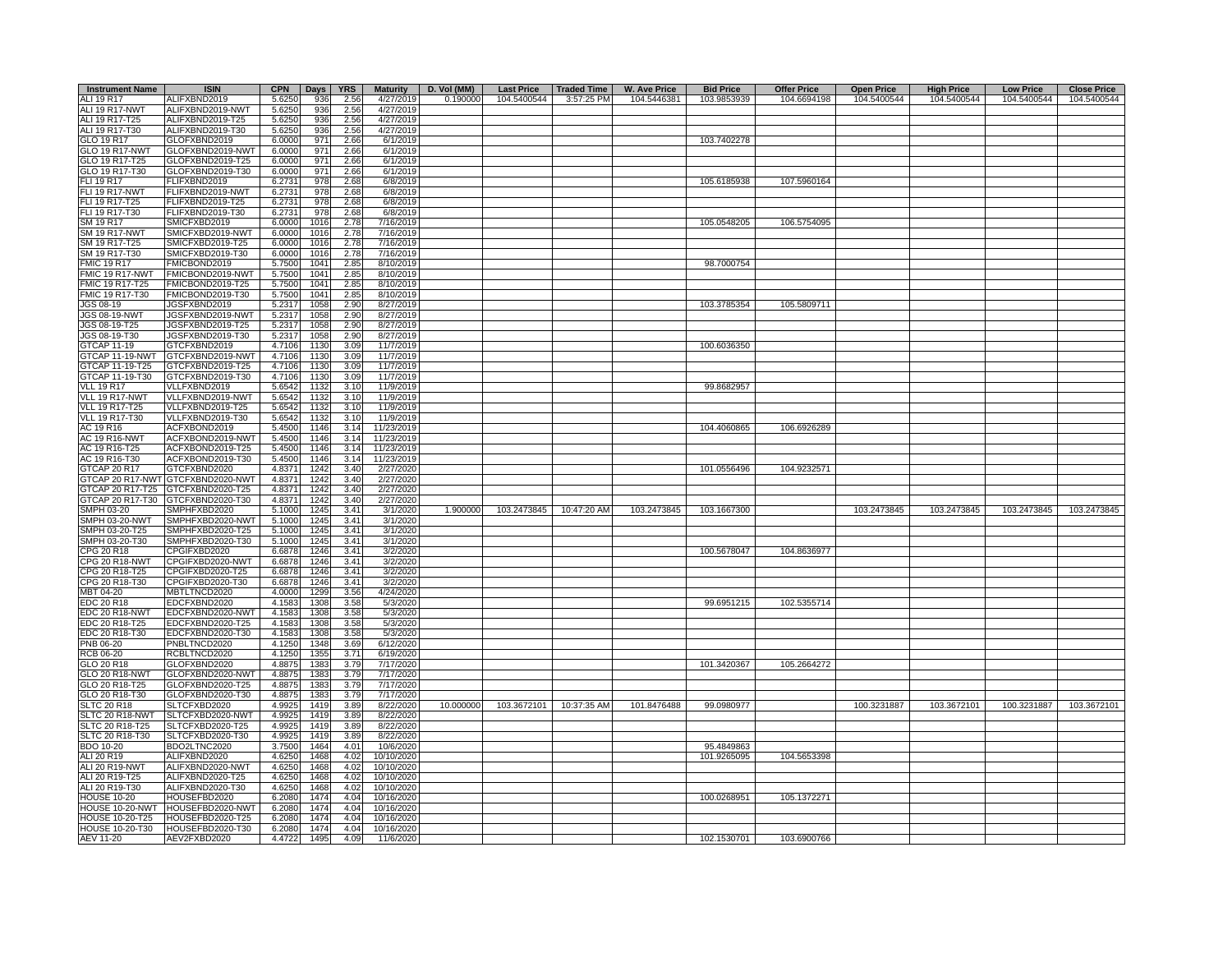| <b>Instrument Name</b>                  | <b>ISIN</b>                          |                  | CPN   Days   YRS |              | <b>Maturity</b>        | D. Vol (MM) |             | Last Price   Traded Time | W. Ave Price | <b>Bid Price</b> | <b>Offer Price</b> | <b>Open Price</b> | <b>High Price</b> | <b>Low Price</b> | <b>Close Price</b>      |
|-----------------------------------------|--------------------------------------|------------------|------------------|--------------|------------------------|-------------|-------------|--------------------------|--------------|------------------|--------------------|-------------------|-------------------|------------------|-------------------------|
| <b>AEV 11-20-NWT</b>                    | AEV2FXBD2020-NWT                     | 4.4722           | 1495             | 4.09         | 11/6/2020              |             |             |                          |              |                  |                    |                   |                   |                  |                         |
| AEV 11-20-T25                           | AEV2FXBD2020-T25                     | 4.4722           | 1495             | 4.09         | 11/6/2020              |             |             |                          |              |                  |                    |                   |                   |                  |                         |
| AEV 11-20-T30                           | AEV2FXBD2020-T30                     | 4.4722           | 1495             | 4.09         | 11/6/2020              |             |             |                          |              |                  |                    |                   |                   |                  |                         |
| FLI 20 R19                              | FLIFXBND2020                         | 4.8562           | 1497             | 4.10         | 11/8/2020              |             |             |                          |              | 103.0281399      | 105.9397928        |                   |                   |                  |                         |
| <b>FLI 20 R19-NWT</b><br>FLI 20 R19-T25 | FLIFXBND2020-NWT<br>FLIFXBND2020-T25 | 4.8562<br>4.8562 | 1497<br>1497     | 4.10<br>4.10 | 11/8/2020<br>11/8/2020 |             |             |                          |              |                  |                    |                   |                   |                  |                         |
| FLI 20 R19-T30                          | FLIFXBND2020-T30                     | 4.8562           | 1497             | 4.10         | 11/8/2020              |             |             |                          |              |                  |                    |                   |                   |                  |                         |
| AEV 20 R19                              | AEVFXBND2020                         | 4.4125           | 1510             | 4.13         | 11/21/2020             |             |             |                          |              | 101.3718788      |                    |                   |                   |                  |                         |
| AEV 20 R19-NWT                          | AEVFXBND2020-NWT                     | 4.4125           | 1510             | 4.13         | 11/21/2020             |             |             |                          |              |                  |                    |                   |                   |                  |                         |
| AEV 20 R19-T25                          | AEVFXBND2020-T25                     | 4.4125           | 1510             | 4.13         | 11/21/2020             |             |             |                          |              |                  |                    |                   |                   |                  |                         |
| AEV 20 R19-T30                          | AEVFXBND2020-T30                     | 4.4125           | 1510             | 4.13         | 11/21/2020             |             |             |                          |              |                  |                    |                   |                   |                  |                         |
| MER 20 P19                              | MERFXBND2020                         | 4.3750           | 1531             | 4.19         | 12/12/2020             | 10.000000   | 101.4395881 | 2:10:38 PM               | 101.4395881  | 101.4589531      |                    | 101.4395881       | 101.4395881       |                  | 101.4395881 101.4395881 |
| <b>MER 20 P19-NWT</b>                   | MERFXBND2020-NWT                     | 4.3750           | 1531             | 4.19         | 12/12/2020             |             |             |                          |              |                  |                    |                   |                   |                  |                         |
| MER 20 P19-T25                          | MERFXBND2020-T25                     | 4.3750           | 1531             | 4.19         | 12/12/2020             |             |             |                          |              |                  |                    |                   |                   |                  |                         |
| MER 20 P19-T30                          | MERFXBND2020-T30                     | 4.3750           | 1531             | 4.19         | 12/12/2020             |             |             |                          |              |                  |                    |                   |                   |                  |                         |
| TEL 21 R19                              | TELFXBND2021                         | 5.2250           | 1587             | 4.34         | 2/6/2021               |             |             |                          |              | 104.4519669      |                    |                   |                   |                  |                         |
| <b>TEL 21 R19-NWT</b>                   | TELFXBND2021-NWT                     | 5.2250           | 1587             | 4.34         | 2/6/2021               |             |             |                          |              |                  |                    |                   |                   |                  |                         |
| TEL 21 R19-T25                          | TELFXBND2021-T25                     | 5.2250           | 1587             | 4.34         | 2/6/2021               |             |             |                          |              |                  |                    |                   |                   |                  |                         |
| TEL 21 R19-T30                          | TELFXBND2021-T30                     | 5.2250           | 1587             | 4.34         | 2/6/2021               |             |             |                          |              |                  |                    |                   |                   |                  |                         |
| ABS 21 R19                              | ABSFXBND2021                         | 5.3350           | 1591             | 4.36         | 2/10/2021              |             |             |                          |              | 100.3267330      | 107.3774281        |                   |                   |                  |                         |
| <b>ABS 21 R19-NWT</b>                   | ABSFXBND2021-NWT                     | 5.3350           | 1591             | 4.36         | 2/10/2021              |             |             |                          |              |                  |                    |                   |                   |                  |                         |
| ABS 21 R19-T25                          | ABSFXBND2021-T25                     | 5.3350           | 1591             | 4.36         | 2/10/2021              |             |             |                          |              |                  |                    |                   |                   |                  |                         |
| ABS 21 R19-T30                          | ABSFXBND2021-T30                     | 5.3350           | 1591             | 4.36         | 2/10/2021              |             |             |                          |              | 102.3380294      |                    |                   |                   |                  |                         |
| ROCK 21 R19                             | ROCKFXBD2021                         | 5.0932           | 1596             | 4.37         | 2/15/2021              |             |             |                          |              |                  | 107.2631607        |                   |                   |                  |                         |
| ROCK 21 R19-NWT<br>ROCK 21 R19-T25      | ROCKFXBD2021-NWT<br>ROCKFXBD2021-T25 | 5.0932<br>5.0932 | 1596<br>1596     | 4.37<br>4.37 | 2/15/2021<br>2/15/2021 |             |             |                          |              |                  |                    |                   |                   |                  |                         |
| ROCK 21 R19-T30                         | ROCKFXBD2021-T30                     | 5.0932           | 1596             | 4.37         | 2/15/2021              |             |             |                          |              |                  |                    |                   |                   |                  |                         |
| SMPH 02-21                              | SMPH2FBD2021                         | 4.5095           | 1606             | 4.40         | 2/25/2021              | 0.500000    | 100.8934203 | 3:36:01 PM               | 100.8934203  | 100.8934203      |                    | 100.8934203       | 100.8934203       | 100.8934203      | 100.8934203             |
| SMPH 02-21-NWT                          | SMPH2FBD2021-NWT                     | 4.5095           | 1606             | 4.40         | 2/25/2021              |             |             |                          |              |                  |                    |                   |                   |                  |                         |
| SMPH 02-21-T25                          | SMPH2FBD2021-T25                     | 4.5095           | 1606             | 4.40         | 2/25/2021              |             |             |                          |              |                  |                    |                   |                   |                  |                         |
| SMPH 02-21-T30                          | SMPH2FBD2021-T30                     | 4.5095           | 1606             | 4.40         | 2/25/2021              |             |             |                          |              |                  |                    |                   |                   |                  |                         |
| <b>JGS 21 R19</b>                       | JGSFXBND2021                         | 5.2442           | 1608             | 4.40         | 2/27/2021              | 28.000000   | 106.2136055 | 2:34:08 PM               | 106.4824545  | 104.5699379      | 107.0521718        | 106.2136055       | 106.5899942       | 106.2136055      | 106.2136055             |
| JGS 21 R19-NWT                          | JGSFXBND2021-NWT                     | 5.2442           | 1608             | 4.40         | 2/27/2021              |             |             |                          |              |                  |                    |                   |                   |                  |                         |
| JGS 21 R19-T25                          | JGSFXBND2021-T25                     | 5.2442           | 1608             | 4.40         | 2/27/2021              |             |             |                          |              |                  |                    |                   |                   |                  |                         |
| JGS 21 R19-T30                          | JGSFXBND2021-T30                     | 5.2442           | 1608             | 4.40         | 2/27/2021              |             |             |                          |              |                  |                    |                   |                   |                  |                         |
| <b>SLI 21 R18</b>                       | SLIFXBND2021                         | 6.7150           | 1631             | 4.47         | 3/22/2021              |             |             |                          |              | 99.8644245       |                    |                   |                   |                  |                         |
| <b>SLI 21 R18-NWT</b>                   | SLIFXBND2021-NWT                     | 6.7150           | 1631             | 4.47         | 3/22/2021              |             |             |                          |              |                  |                    |                   |                   |                  |                         |
| SLI 21 R18-T25                          | SLIFXBND2021-T25                     | 6.7150           | 1631             | 4.47         | 3/22/2021              |             |             |                          |              |                  |                    |                   |                   |                  |                         |
| SLI 21 R18-T30                          | SLIFXBND2021-T30                     | 6.7150           | 1631             | 4.47         | 3/22/2021              |             |             |                          |              |                  |                    |                   |                   |                  |                         |
| <b>MNTC 21 R19</b>                      | MNTCFXBD2021                         | 5.0700           | 1640             | 4.49         | 3/31/2021              | 3.000000    | 105.8580232 | 3:27:39 PM               | 104.5455644  | 103.2331056      |                    | 103.2331056       | 105.8580232       | 103.2331056      | 105.8580232             |
| MNTC 21 R19-NWT                         | MNTCFXBD2021-NWT                     | 5.0700           | 1640             | 4.49         | 3/31/2021              |             |             |                          |              |                  |                    |                   |                   |                  |                         |
| MNTC 21 R19-T25                         | MNTCFXBD2021-T25                     | 5.0700           | 1640             | 4.49         | 3/31/2021              |             |             |                          |              |                  |                    |                   |                   |                  |                         |
| MNTC 21 R19-T30                         | MNTCFXBD2021-T30                     | 5.0700           | 1640             | 4.49         | 3/31/2021              |             |             |                          |              |                  |                    |                   |                   |                  |                         |
| SMB 21 R19                              | SMBFXBND2021                         | 5.5000           | 1642             | 4.50         | 4/2/2021               |             |             |                          |              | 104.0304361      |                    |                   |                   |                  |                         |
| <b>SMB 21 R19-NWT</b>                   | SMBFXBND2021-NWT                     | 5.5000           | 1642             | 4.50         | 4/2/2021               |             |             |                          |              |                  |                    |                   |                   |                  |                         |
| SMB 21 R19-T25                          | SMBFXBND2021-T25                     | 5.5000           | 1642             | 4.50         | 4/2/2021               |             |             |                          |              |                  |                    |                   |                   |                  |                         |
| SMB 21 R19-T30                          | SMBFXBND2021-T30                     | 5.5000           | 1642             | 4.50         | 4/2/2021               |             |             |                          |              |                  |                    |                   |                   |                  |                         |
| LBP 04-21<br><b>VLL 21 R19</b>          | LBPLTNCD2021<br>VLLFXBND2021         | 3.7500<br>5.9437 | 1649<br>1679     | 4.51<br>4.60 | 4/9/2021<br>5/9/2021   |             |             |                          |              | 98.7808846       |                    |                   |                   |                  |                         |
| VLL 21 R19-NWT                          | VLLFXBND2021-NWT                     | 5.9437           |                  | 4.60         |                        |             |             |                          |              |                  |                    |                   |                   |                  |                         |
| VLL 21 R19-T25                          | VLLFXBND2021-T25                     | 5.9437           | 1679<br>1679     | 4.60         | 5/9/2021<br>5/9/2021   |             |             |                          |              |                  |                    |                   |                   |                  |                         |
| <b>VLL 21 R19-T30</b>                   | VLLFXBND2021-T30                     | 5.9437           | 1679             | 4.60         | 5/9/2021               |             |             |                          |              |                  |                    |                   |                   |                  |                         |
| AC 05-21                                | ACFXBOND2021                         | 6,8000           | 1682             | 4.61         | 5/12/2021              |             |             |                          |              | 111.3942758      | 114.9040538        |                   |                   |                  |                         |
| AC 05-21-NWT                            | ACFXBOND2021-NWT                     | 6.8000           | 1682             | 4.61         | 5/12/2021              |             |             |                          |              |                  |                    |                   |                   |                  |                         |
| AC 05-21-T25                            | ACFXBOND2021-T25                     | 6.8000           | 1682             | 4.61         | 5/12/2021              |             |             |                          |              |                  |                    |                   |                   |                  |                         |
| AC 05-21-T30                            | ACFXBOND2021-T30                     | 6.8000           | 1682             | 4.61         | 5/12/2021              |             |             |                          |              |                  |                    |                   |                   |                  |                         |
| SM 21 R19                               | SMICFXBD2021                         | 5.2958           | 1689             | 4.62         | 5/19/2021              |             |             |                          |              | 104.9891340      |                    |                   |                   |                  |                         |
| SM 21 R19-NWT                           | SMICFXBD2021-NWT                     | 5.2958           | 1689             | 4.62         | 5/19/2021              |             |             |                          |              |                  |                    |                   |                   |                  |                         |
| SM 21 R19-T25                           | SMICFXBD2021-T25                     | 5.2958           | 1689             | 4.62         | 5/19/2021              |             |             |                          |              |                  |                    |                   |                   |                  |                         |
| SM 21 R19-T30                           | SMICFXBD2021-T30                     | 5.2958           | 1689             | 4.62         | 5/19/2021              |             |             |                          |              |                  |                    |                   |                   |                  |                         |
| CHI 21 R19                              | CHIFXBND2021                         | 5.3200           | 1707             | 4.67         | 6/6/2021               |             |             |                          |              | 101.3119566      |                    |                   |                   |                  |                         |
| CHI 21 R19-NWT                          | CHIFXBND2021-NWT                     | 5.3200           | 1707             | 4.67         | 6/6/2021               |             |             |                          |              |                  |                    |                   |                   |                  |                         |
| CHI 21 R19-T25                          | CHIFXBND2021-T25                     | 5.3200           | 1707             | 4.67         | 6/6/2021               |             |             |                          |              |                  |                    |                   |                   |                  |                         |
| CHI 21 R19-T30                          | CHIFXBND2021-T30                     | 5.3200           | 1707             | 4.67         | 6/6/2021               |             |             |                          |              |                  |                    |                   |                   |                  |                         |
| <b>SMCGP 21 R19</b>                     | SMCGPFBD2021                         | 4.3458           | 1742             | 4.77         | 7/11/2021              |             |             |                          |              | 99.1279826       | 102.8128599        |                   |                   |                  |                         |
|                                         | SMCGP 21 R19-NWT SMCGPFBD2021-NWT    | 4.3458           | 1742             | 4.77         | 7/11/2021              |             |             |                          |              |                  |                    |                   |                   |                  |                         |
|                                         | SMCGP 21 R19-T25 SMCGPFBD2021-T25    | 4.3458           | 1742             | 4.77         | 7/11/2021              |             |             |                          |              |                  |                    |                   |                   |                  |                         |
|                                         | SMCGP 21 R19-T30 SMCGPFBD2021-T30    | 4.3458           | 1742             | 4.77         | 7/11/2021              |             |             |                          |              |                  |                    |                   |                   |                  |                         |
| GTCAP 21 R19                            | GTCFXBND2021                         | 5.1965           | 1769             | 4.84         | 8/7/2021               |             |             |                          |              | 102.3565145      |                    |                   |                   |                  |                         |
|                                         | GTCAP 21 R19-NWT GTCFXBND2021-NWT    | 5.1965           | 1769             | 4.84         | 8/7/2021               |             |             |                          |              |                  |                    |                   |                   |                  |                         |
|                                         | GTCAP 21 R19-T25 GTCFXBND2021-T25    | 5.1965           | 1769             | 4.84         | 8/7/2021               |             |             |                          |              |                  |                    |                   |                   |                  |                         |
|                                         | GTCAP 21 R19-T30 GTCFXBND2021-T30    | 5.1965           | 1769             | 4.84         | 8/7/2021               |             |             |                          |              |                  |                    |                   |                   |                  |                         |
| SMPH 21 R19                             | SMPHFXBD2021                         | 5.2006           | 1794             | 4.91<br>4.91 | 9/1/2021               |             |             |                          |              | 104.0340179      |                    |                   |                   |                  |                         |
|                                         | SMPH 21 R19-NWT SMPHFXBD2021-NWT     | 5.2006           | 1794             |              | 9/1/2021               |             |             |                          |              |                  |                    |                   |                   |                  |                         |
| SMPH 21 R19-T25                         | SMPHFXBD2021-T25                     | 5.2006           | 1794             | 4.91         | 9/1/2021               |             |             |                          |              |                  |                    |                   |                   |                  |                         |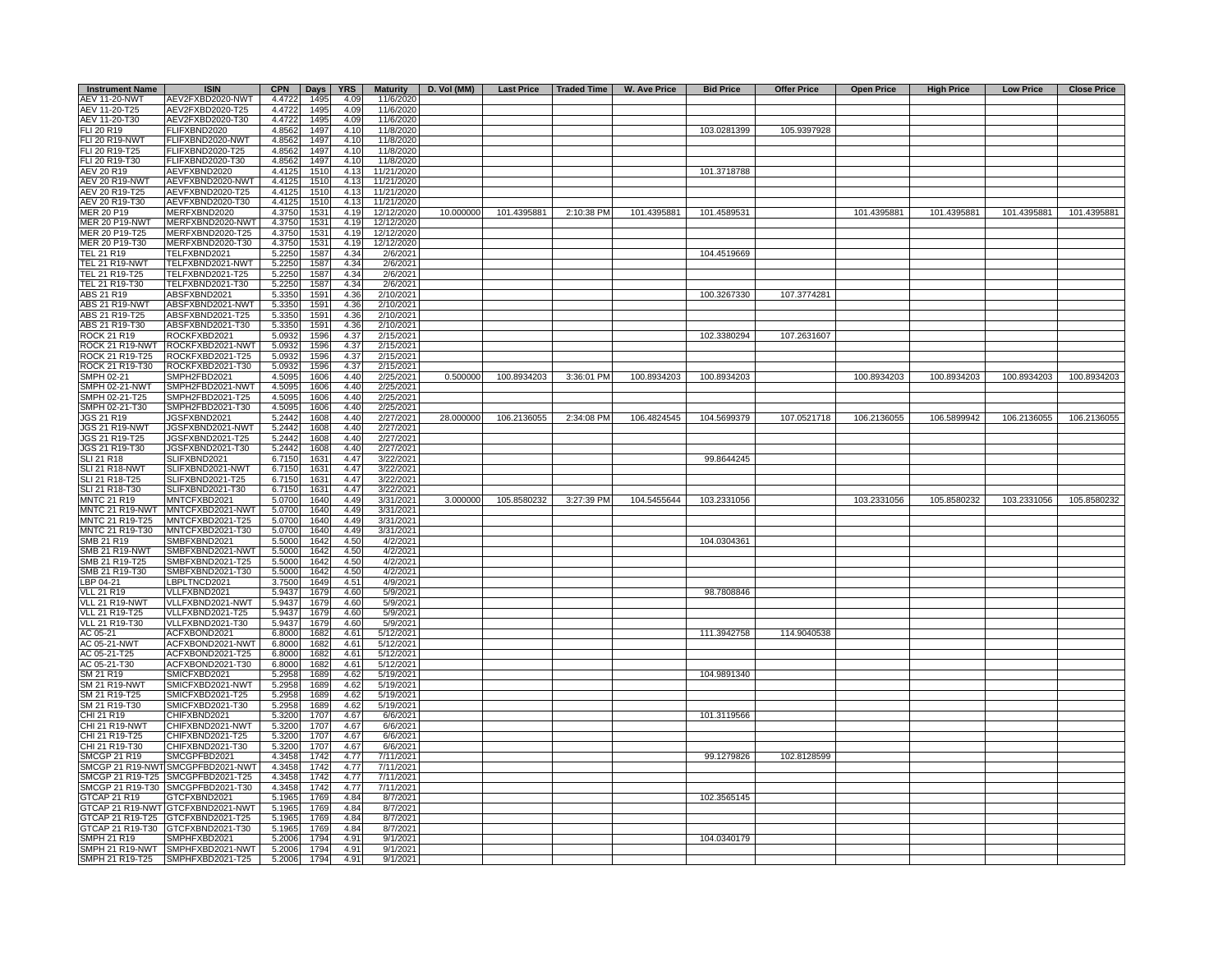| <b>Instrument Name</b> | <b>ISIN</b>                       | <b>CPN</b> | Days YRS |      | <b>Maturity</b> | D. Vol (MM)              | Last Price   Traded Time   W. Ave Price |             | <b>Bid Price</b> | <b>Offer Price</b> | <b>Open Price</b> | <b>High Price</b> | <b>Low Price</b> | <b>Close Price</b> |
|------------------------|-----------------------------------|------------|----------|------|-----------------|--------------------------|-----------------------------------------|-------------|------------------|--------------------|-------------------|-------------------|------------------|--------------------|
| SMPH 21 R19-T30        | SMPHFXBD2021-T30                  | 5.2006     | 1794     | 4.91 | 9/1/2021        |                          |                                         |             |                  |                    |                   |                   |                  |                    |
| CPG 21 R20             | CPGIFXBD2021                      | 6.9758     | 1795     | 4.91 | 9/2/2021        |                          |                                         |             | 99.8966969       |                    |                   |                   |                  |                    |
| CPG 21 R20-NWT         | CPGIFXBD2021-NWT                  | 6.9758     | 1795     | 4.91 | 9/2/2021        |                          |                                         |             |                  |                    |                   |                   |                  |                    |
| CPG 21 R20-T25         | CPGIFXBD2021-T25                  | 6.9758     | 1795     | 4.91 | 9/2/2021        |                          |                                         |             |                  |                    |                   |                   |                  |                    |
| CPG 21 R20-T30         | CPGIFXBD2021-T30                  | 6.9758     | 1795     | 4.91 | 9/2/2021        |                          |                                         |             |                  |                    |                   |                   |                  |                    |
| AP 21 R19              | APCFXBND2021                      | 5.2050     | 1803     | 4.94 | 9/10/2021       |                          |                                         |             | 105.1427553      |                    |                   |                   |                  |                    |
| AP 21 R19-NWT          | APCFXBND2021-NWT                  | 5.2050     | 1803     | 4.94 | 9/10/2021       |                          |                                         |             |                  |                    |                   |                   |                  |                    |
| AP 21 R19-T25          | APCFXBND2021-T25                  | 5.2050     | 1803     | 4.94 | 9/10/2021       |                          |                                         |             |                  |                    |                   |                   |                  |                    |
|                        |                                   |            |          |      |                 |                          |                                         |             |                  |                    |                   |                   |                  |                    |
| AP 21 R19-T30          | APCFXBND2021-T30                  | 5.2050     | 1803     | 4.94 | 9/10/2021       |                          |                                         |             |                  |                    |                   |                   |                  |                    |
| MBT 11-21              | MBTLTNCD2021                      | 4.2500     | 1875     | 5.13 | 11/21/2021      |                          |                                         |             |                  |                    |                   |                   |                  |                    |
| FLI 21 R20             | FLIFXBND2021                      | 5.4000     | 1888     | 5.17 | 12/4/2021       |                          |                                         |             | 105.7155999      | 109.9415839        |                   |                   |                  |                    |
| <b>FLI 21 R20-NWT</b>  | FLIFXBND2021-NWT                  | 5.4000     | 1888     | 5.17 | 12/4/2021       |                          |                                         |             |                  |                    |                   |                   |                  |                    |
| FLI 21 R20-T25         | FLIFXBND2021-T25                  | 5.4000     | 1888     | 5.17 | 12/4/2021       |                          |                                         |             |                  |                    |                   |                   |                  |                    |
| FLI 21 R20-T30         | FLIFXBND2021-T30                  | 5.4000     | 1888     | 5.17 | 12/4/2021       |                          |                                         |             |                  |                    |                   |                   |                  |                    |
| RLC 02-22              | RLCFXBND2022                      | 4.8000     | 1969     | 5.39 | 2/23/2022       |                          |                                         |             | 100.4664052      | 105.8269657        |                   |                   |                  |                    |
| RLC 02-22-NWT          | RLCFXBND2022-NWT                  | 4.8000     | 1969     | 5.39 | 2/23/2022       |                          |                                         |             |                  |                    |                   |                   |                  |                    |
| RLC 02-22-T25          | RLCFXBND2022-T25                  | 4.8000     | 1969     | 5.39 | 2/23/2022       |                          |                                         |             |                  |                    |                   |                   |                  |                    |
| RLC 02-22-T30          | RLCFXBND2022-T30                  | 4.8000     | 1969     | 5.39 | 2/23/2022       |                          |                                         |             |                  |                    |                   |                   |                  |                    |
| SMB 22 R19             | SMBFXBND2022                      | 6.6000     | 2007     | 5.49 | 4/2/2022        |                          |                                         |             | 110.1268483      | 112.1931545        |                   |                   |                  |                    |
|                        |                                   |            |          |      |                 |                          |                                         |             |                  |                    |                   |                   |                  |                    |
| <b>SMB 22 R19-NWT</b>  | SMBFXBND2022-NWT                  | 6.6000     | 2007     | 5.49 | 4/2/2022        |                          |                                         |             |                  |                    |                   |                   |                  |                    |
| SMB 22 R19-T25         | SMBFXBND2022-T25                  | 6.6000     | 2007     | 5.49 | 4/2/2022        |                          |                                         |             |                  |                    |                   |                   |                  |                    |
| SMB 22 R19-T30         | SMBFXBND2022-T30                  | 6.6000     | 2007     | 5.49 | 4/2/2022        |                          |                                         |             |                  |                    |                   |                   |                  |                    |
| ALI 22 R19             | ALIFXBND2022                      | 6.0000     | 2032     | 5.56 | 4/27/2022       |                          |                                         |             | 108.5907411      | 110.9417294        |                   |                   |                  |                    |
| ALI 22 R19-NWT         | ALIFXBND2022-NWT                  | 6.0000     | 2032     | 5.56 | 4/27/2022       |                          |                                         |             |                  |                    |                   |                   |                  |                    |
| ALI 22 R19-T25         | ALIFXBND2022-T25                  | 6.0000     | 2032     | 5.56 | 4/27/2022       |                          |                                         |             |                  |                    |                   |                   |                  |                    |
| ALI 22 R19-T30         | ALIFXBND2022-T30                  | 6.0000     | 2032     | 5.56 | 4/27/2022       |                          |                                         |             |                  |                    |                   |                   |                  |                    |
| ALI 22 4.5             | ALI2FXBD2022                      |            | 2034     |      | 4/29/2022       |                          |                                         |             |                  |                    |                   |                   |                  |                    |
|                        |                                   | 4.5000     |          | 5.57 |                 |                          |                                         |             | 101.1022321      | 103.9925317        |                   |                   |                  |                    |
| ALI 22 4.5-NWT         | ALI2FXBD2022-NWT                  | 4.5000     | 2034     | 5.57 | 4/29/2022       |                          |                                         |             |                  |                    |                   |                   |                  |                    |
| ALI 22 4.5-T25         | ALI2FXBD2022-T25                  | 4.5000     | 2034     | 5.57 | 4/29/2022       |                          |                                         |             |                  |                    |                   |                   |                  |                    |
| ALI 22 4.5-T30         | ALI2FXBD2022-T30                  | 4.5000     | 2034     | 5.57 | 4/29/2022       |                          |                                         |             |                  |                    |                   |                   |                  |                    |
| <b>SLTC 22 R20</b>     | SLTCFXBD2022                      | 5.5796     | 2057     | 5.63 | 5/22/2022       |                          |                                         |             | 99.1821764       | 107.9335712        |                   |                   |                  |                    |
| SLTC 22 R20-NWT        | SLTCFXBD2022-NWT                  | 5.5796     | 2057     | 5.63 | 5/22/2022       |                          |                                         |             |                  |                    |                   |                   |                  |                    |
| SLTC 22 R20-T25        | SLTCFXBD2022-T25                  | 5.5796     | 2057     | 5.63 | 5/22/2022       |                          |                                         |             |                  |                    |                   |                   |                  |                    |
| SLTC 22 R20-T30        | SLTCFXBD2022-T30                  | 5.5796     | 2057     | 5.63 | 5/22/2022       |                          |                                         |             |                  |                    |                   |                   |                  |                    |
| <b>HOUSE 22 R20</b>    | HOUSEFBD2022                      | 6.1310     | 2112     | 5.78 | 7/16/2022       |                          |                                         |             | 97.2877687       |                    |                   |                   |                  |                    |
|                        |                                   |            |          |      |                 |                          |                                         |             |                  |                    |                   |                   |                  |                    |
|                        | HOUSE 22 R20-NWT HOUSEFBD2022-NWT | 6.1310     | 2112     | 5.78 | 7/16/2022       |                          |                                         |             |                  |                    |                   |                   |                  |                    |
|                        | HOUSE 22 R20-T25 HOUSEFBD2022-T25 | 6.1310     | 2112     | 5.78 | 7/16/2022       |                          |                                         |             |                  |                    |                   |                   |                  |                    |
|                        | HOUSE 22 R20-T30 HOUSEFBD2022-T30 | 6.1310     | 2112     | 5.78 | 7/16/2022       |                          |                                         |             |                  |                    |                   |                   |                  |                    |
| SM 22 R19              | SMICFXBD2022                      | 6.9442     | 2112     | 5.78 | 7/16/2022       |                          |                                         |             | 113.6833034      | 116.1864039        |                   |                   |                  |                    |
| <b>SM 22 R19-NWT</b>   | SMICFXBD2022-NWT                  | 6.9442     | 2112     | 5.78 | 7/16/2022       |                          |                                         |             |                  |                    |                   |                   |                  |                    |
| SM 22 R19-T25          | SMICFXBD2022-T25                  | 6.9442     | 2112     | 5.78 | 7/16/2022       |                          |                                         |             |                  |                    |                   |                   |                  |                    |
| SM 22 R19-T30          | SMICFXBD2022-T30                  | 6.9442     | 2112     | 5.78 | 7/16/2022       |                          |                                         |             |                  |                    |                   |                   |                  |                    |
| AEV 22 R20             | AEVFXBND2022                      | 5.0056     | 2133     | 5.84 | 8/6/2022        |                          |                                         |             | 103.1291809      |                    |                   |                   |                  |                    |
| <b>AEV 22 R20-NWT</b>  | AEVFXBND2022-NWT                  | 5.0056     | 2133     | 5.84 | 8/6/2022        |                          |                                         |             |                  |                    |                   |                   |                  |                    |
|                        |                                   |            |          |      |                 |                          |                                         |             |                  |                    |                   |                   |                  |                    |
| AEV 22 R20-T25         | AEVFXBND2022-T25                  | 5.0056     | 2133     | 5.84 | 8/6/2022        |                          |                                         |             |                  |                    |                   |                   |                  |                    |
| AEV 22 R20-T30         | AEVFXBND2022-T30                  | 5.0056     | 2133     | 5.84 | 8/6/2022        |                          |                                         |             |                  |                    |                   |                   |                  |                    |
| <b>FLI 22 R20</b>      | FLIFXBND2022                      | 5.3567     | 2147     | 5.88 | 8/20/2022       | 106.2609146<br>26.500000 | 3:53:29 PM                              | 105.8021136 | 104.9579512      |                    | 105.2033355       | 106.2609146       | 105.2033355      | 106.2609146        |
| <b>FLI 22 R20-NWT</b>  | FLIFXBND2022-NWT                  | 5.3567     | 2147     | 5.88 | 8/20/2022       |                          |                                         |             |                  |                    |                   |                   |                  |                    |
| FLI 22 R20-T25         | FLIFXBND2022-T25                  | 5.3567     | 2147     | 5.88 | 8/20/2022       |                          |                                         |             |                  |                    |                   |                   |                  |                    |
| FLI 22 R20-T30         | FLIFXBND2022-T30                  | 5.3567     | 2147     | 5.88 | 8/20/2022       |                          |                                         |             |                  |                    |                   |                   |                  |                    |
| GTCAP 23 R20           | GTCFXBND2023                      | 5.0937     | 2338     | 6.40 | 2/27/2023       |                          |                                         |             | 95.7257086       |                    |                   |                   |                  |                    |
|                        | GTCAP 23 R20-NWT GTCFXBND2023-NWT | 5.0937     | 2338     | 6.40 | 2/27/2023       |                          |                                         |             |                  |                    |                   |                   |                  |                    |
|                        | GTCAP 23 R20-T25 GTCFXBND2023-T25 | 5.0937     | 2338     |      | 2/27/2023       |                          |                                         |             |                  |                    |                   |                   |                  |                    |
|                        |                                   |            |          | 6.40 |                 |                          |                                         |             |                  |                    |                   |                   |                  |                    |
| GTCAP 23 R20-T30       | GTCFXBND2023-T30                  | 5.0937     | 2338     | 6.40 | 2/27/2023       |                          |                                         |             |                  |                    |                   |                   |                  |                    |
| <b>EDC 23 R19</b>      | EDCFXBND2023                      | 4.7312     | 2403     | 6.58 | 5/3/2023        |                          |                                         |             | 98.5037757       |                    |                   |                   |                  |                    |
| EDC 23 R19-NWT         | EDCFXBND2023-NWT                  | 4.7312     | 2403     | 6.58 | 5/3/2023        |                          |                                         |             |                  |                    |                   |                   |                  |                    |
| EDC 23 R19-T25         | EDCFXBND2023-T25                  | 4.7312     | 2403     | 6.58 | 5/3/2023        |                          |                                         |             |                  |                    |                   |                   |                  |                    |
| EDC 23 R19-T30         | EDCFXBND2023-T30                  | 4.7312     | 2403     | 6.58 | 5/3/2023        |                          |                                         |             |                  |                    |                   |                   |                  |                    |
| AC 23 R22              | ACFXBOND2023                      | 3.9200     | 2468     | 6.76 | 7/7/2023        |                          |                                         |             | 100.2811608      |                    |                   |                   |                  |                    |
| <b>AC 23 R22-NWT</b>   | ACFXBOND2023-NWT                  | 3.9200     | 2468     | 6.76 | 7/7/2023        |                          |                                         |             |                  |                    |                   |                   |                  |                    |
| AC 23 R22-T25          | ACFXBOND2023-T25                  | 3.9200     | 2468     | 6.76 | 7/7/2023        |                          |                                         |             |                  |                    |                   |                   |                  |                    |
|                        |                                   |            |          |      |                 |                          |                                         |             |                  |                    |                   |                   |                  |                    |
| AC 23 R22-T30          | ACFXBOND2023-T30                  | 3.9200     | 2468     | 6.76 | 7/7/2023        |                          |                                         |             |                  |                    |                   |                   |                  |                    |
| <b>SMCGP 23 R21</b>    | SMCGPFBD2023                      | 4.7575     | 2472     | 6.77 | 7/11/2023       | 53.400000<br>103.8703396 | 3:10:07 PM                              | 104.1200419 | 98.8974899       | 104.4739187        | 103.8703396       | 104.6861148       | 103.8703396      | 103.8703396        |
|                        | SMCGP 23 R21-NWT SMCGPFBD2023-NWT | 4.7575     | 2472     | 6.77 | 7/11/2023       |                          |                                         |             |                  |                    |                   |                   |                  |                    |
|                        | SMCGP 23 R21-T25 SMCGPFBD2023-T25 | 4.7575     | 2472     | 6.77 | 7/11/2023       |                          |                                         |             |                  |                    |                   |                   |                  |                    |
|                        | SMCGP 23 R21-T30 SMCGPFBD2023-T30 | 4.7575     | 2472     | 6.77 | 7/11/2023       |                          |                                         |             |                  |                    |                   |                   |                  |                    |
| GLO 23 R20             | GLOFXBND2023                      | 5.2792     | 2478     | 6.78 | 7/17/2023       |                          |                                         |             | 104.3862997      |                    |                   |                   |                  |                    |
| GLO 23 R20-NWT         | GLOFXBND2023-NWT                  | 5.2792     | 2478     | 6.78 | 7/17/2023       |                          |                                         |             |                  |                    |                   |                   |                  |                    |
| GLO 23 R20-T25         | GLOFXBND2023-T25                  | 5.2792     | 2478     | 6.78 | 7/17/2023       |                          |                                         |             |                  |                    |                   |                   |                  |                    |
| GLO 23 R20-T30         | GLOFXBND2023-T30                  | 5.2792     | 2478     | 6.78 | 7/17/2023       |                          |                                         |             |                  |                    |                   |                   |                  |                    |
|                        |                                   |            |          |      |                 |                          |                                         |             |                  |                    |                   |                   |                  |                    |
| MBT 09-23              | MBTLTNCD2023                      | 3.5000     | 2542     | 6.96 | 9/19/2023       |                          |                                         |             |                  |                    |                   |                   |                  |                    |
| <b>FLI 23 R20</b>      | FLIFXBND2023                      | 5.4333     | 2592     | 7.10 | 11/8/2023       |                          |                                         |             | 103.1786852      |                    |                   |                   |                  |                    |
| <b>FLI 23 R20-NWT</b>  | FLIFXBND2023-NWT                  | 5.4333     | 2592     | 7.10 | 11/8/2023       |                          |                                         |             |                  |                    |                   |                   |                  |                    |
| FLI 23 R20-T25         | FLIFXBND2023-T25                  | 5.4333     | 2592     | 7.10 | 11/8/2023       |                          |                                         |             |                  |                    |                   |                   |                  |                    |
| FLI 23 R20-T30         | FLIFXBND2023-T30                  | 5.4333     | 2592     | 7.10 | 11/8/2023       |                          |                                         |             |                  |                    |                   |                   |                  |                    |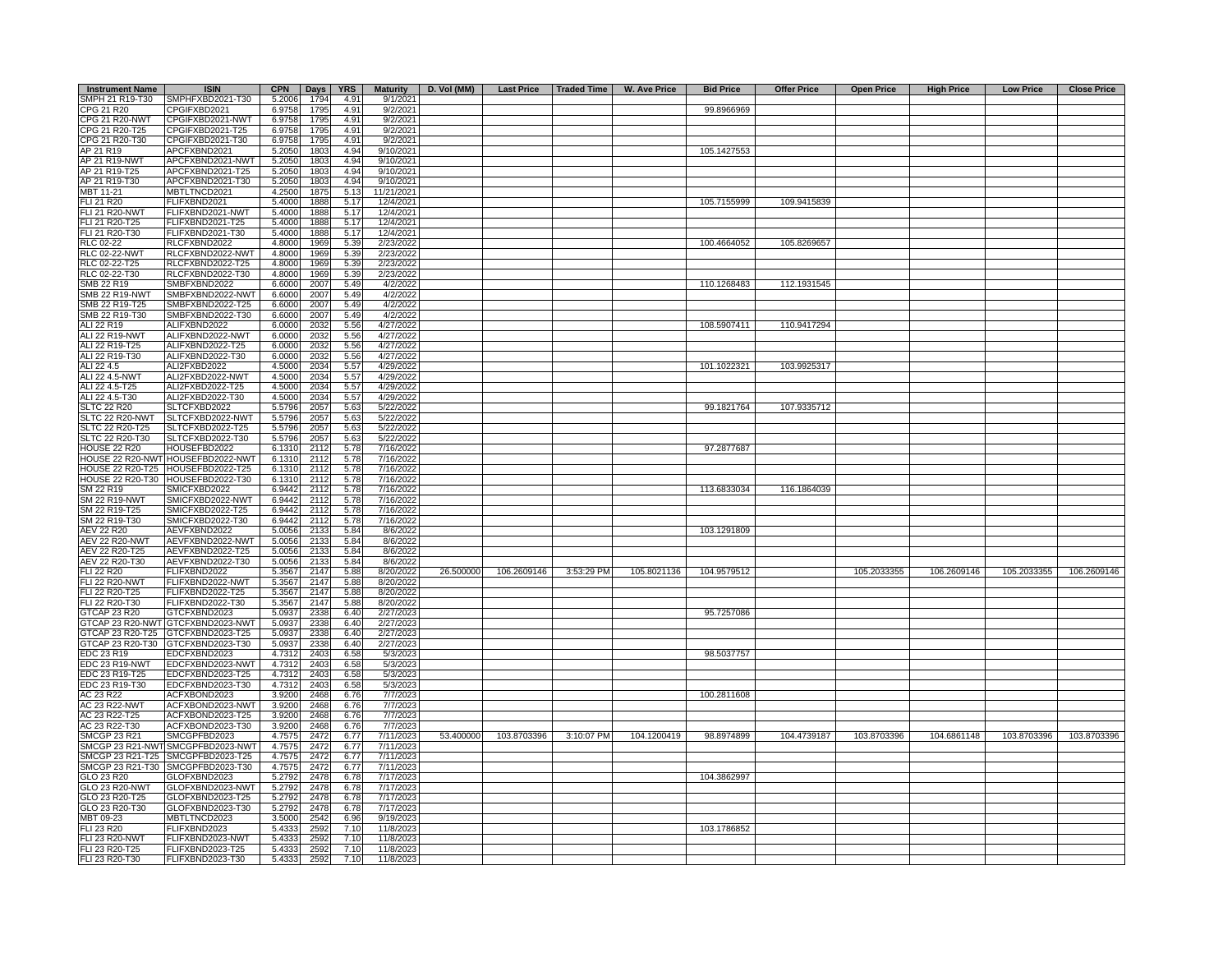| <b>Instrument Name</b> | <b>ISIN</b>                       | <b>CPN</b> | Days $ $ | YRS  |            | Maturity   D. Vol (MM) | Last Price   Traded Time |                         | W. Ave Price | <b>Bid Price</b> | <b>Offer Price</b> | <b>Open Price</b> | <b>High Price</b> | <b>Low Price</b> | <b>Close Price</b> |
|------------------------|-----------------------------------|------------|----------|------|------------|------------------------|--------------------------|-------------------------|--------------|------------------|--------------------|-------------------|-------------------|------------------|--------------------|
| AEV 23 R20             | AEVFXBND2023                      | 4.6188     | 2605     | 7.13 | 11/21/2023 |                        |                          |                         |              | 100.9029738      |                    |                   |                   |                  |                    |
| <b>AEV 23 R20-NWT</b>  | AEVFXBND2023-NWT                  | 4.6188     | 2605     | 7.13 | 11/21/2023 |                        |                          |                         |              |                  |                    |                   |                   |                  |                    |
| AEV 23 R20-T25         | AEVFXBND2023-T25                  | 4.6188     | 2605     | 7.13 | 11/21/2023 |                        |                          |                         |              |                  |                    |                   |                   |                  |                    |
| AEV 23 R20-T30         | AEVFXBND2023-T30                  | 4.6188     | 2605     | 7.13 | 11/21/2023 |                        |                          |                         |              |                  |                    |                   |                   |                  |                    |
| <b>FDC 24 R21</b>      | FDCFXBND2024                      | 6.1458     | 2669     | 7.31 | 1/24/2024  |                        |                          |                         |              | 108.4134581      |                    |                   |                   |                  |                    |
| <b>FDC 24 R21-NWT</b>  | FDCFXBND2024-NWT                  | 6.1458     | 2669     | 7.31 | 1/24/2024  |                        |                          |                         |              |                  |                    |                   |                   |                  |                    |
| FDC 24 R21-T25         | FDCFXBND2024-T25                  | 6.1458     | 2669     | 7.31 | 1/24/2024  |                        |                          |                         |              |                  |                    |                   |                   |                  |                    |
| FDC 24 R21-T30         | FDCFXBND2024-T30                  | 6.1458     | 2669     | 7.31 | 1/24/2024  |                        |                          |                         |              |                  |                    |                   |                   |                  |                    |
| ALI 24 R20             | ALIFXBND2024                      | 5.0000     | 2675     | 7.32 | 1/30/2024  |                        |                          |                         |              | 103.3998399      | 106.2898144        |                   |                   |                  |                    |
| <b>ALI 24 R20-NWT</b>  | ALIFXBND2024-NWT                  | 5.0000     | 2675     | 7.32 | 1/30/2024  |                        |                          |                         |              |                  |                    |                   |                   |                  |                    |
| ALI 24 R20-T25         | ALIFXBND2024-T25                  | 5.0000     | 2675     | 7.32 | 1/30/2024  |                        |                          |                         |              |                  |                    |                   |                   |                  |                    |
| ALI 24 R20-T30         | ALIFXBND2024-T30                  | 5.0000     | 2675     | 7.32 | 1/30/2024  |                        |                          |                         |              |                  |                    |                   |                   |                  |                    |
| <b>TEL 24 R21</b>      | TELFXBND2024                      | 5.2813     | 2682     | 7.34 | 2/6/2024   |                        |                          |                         |              | 103.5898388      |                    |                   |                   |                  |                    |
| TEL 24 R21-NWT         | TELFXBND2024-NWT                  | 5.2813     |          | 7.34 | 2/6/2024   |                        |                          |                         |              |                  |                    |                   |                   |                  |                    |
|                        |                                   |            | 2682     |      |            |                        |                          |                         |              |                  |                    |                   |                   |                  |                    |
| TEL 24 R21-T25         | TELFXBND2024-T25                  | 5.2813     | 2682     | 7.34 | 2/6/2024   |                        |                          |                         |              |                  |                    |                   |                   |                  |                    |
| TEL 24 R21-T30         | TELFXBND2024-T30                  | 5.2813     | 2682     | 7.34 | 2/6/2024   |                        |                          |                         |              |                  |                    |                   |                   |                  |                    |
| <b>JGS 24 R20</b>      | JGSFXBND2024                      | 5.3000     | 2703     | 7.40 | 2/27/2024  |                        |                          |                         |              | 103.7088630      |                    |                   |                   |                  |                    |
| <b>JGS 24 R20-NWT</b>  | JGSFXBND2024-NWT                  | 5.3000     | 2703     | 7.40 | 2/27/2024  |                        |                          |                         |              |                  |                    |                   |                   |                  |                    |
| JGS 24 R20-T25         | JGSFXBND2024-T25                  | 5.3000     | 2703     | 7.40 | 2/27/2024  |                        |                          |                         |              |                  |                    |                   |                   |                  |                    |
| JGS 24 R20-T30         | JGSFXBND2024-T30                  | 5.3000     | 2703     | 7.40 | 2/27/2024  |                        |                          |                         |              |                  |                    |                   |                   |                  |                    |
| <b>MNTC 24 R21</b>     | MNTCFXBD2024                      | 5.5000     | 2736     | 7.49 | 3/31/2024  |                        |                          |                         |              | 104.7365110      |                    |                   |                   |                  |                    |
| MNTC 24 R21-NWT        | MNTCFXBD2024-NWT                  | 5.5000     | 2736     | 7.49 | 3/31/2024  |                        |                          |                         |              |                  |                    |                   |                   |                  |                    |
| MNTC 24 R21-T25        | MNTCFXBD2024-T25                  | 5.5000     | 2736     | 7.49 | 3/31/2024  |                        |                          |                         |              |                  |                    |                   |                   |                  |                    |
| MNTC 24 R21-T30        | MNTCFXBD2024-T30                  | 5.5000     | 2736     | 7.49 | 3/31/2024  |                        |                          |                         |              |                  |                    |                   |                   |                  |                    |
| <b>SMB 24 R21</b>      | SMBFXBND2024                      | 6.0000     | 2738     | 7.50 | 4/2/2024   |                        |                          |                         |              | 107.8073901      |                    |                   |                   |                  |                    |
| <b>SMB 24 R21-NWT</b>  | SMBFXBND2024-NWT                  | 6.0000     | 2738     | 7.50 | 4/2/2024   |                        |                          |                         |              |                  |                    |                   |                   |                  |                    |
| SMB 24 R21-T25         | SMBFXBND2024-T25                  | 6.0000     | 2738     | 7.50 | 4/2/2024   |                        |                          |                         |              |                  |                    |                   |                   |                  |                    |
| SMB 24 R21-T30         | SMBFXBND2024-T30                  | 6.0000     | 2738     | 7.50 | 4/2/2024   |                        |                          |                         |              |                  |                    |                   |                   |                  |                    |
| SM 24 R21              | SMICFXBD2024                      | 5.6125     | 2785     | 7.62 | 5/19/2024  |                        |                          |                         |              | 106.4458871      |                    |                   |                   |                  |                    |
| SM 24 R21-NWT          | SMICFXBD2024-NWT                  | 5.6125     | 2785     | 7.62 | 5/19/2024  |                        |                          |                         |              |                  |                    |                   |                   |                  |                    |
|                        |                                   |            |          |      |            |                        |                          |                         |              |                  |                    |                   |                   |                  |                    |
| SM 24 R21-T25          | SMICFXBD2024-T25                  | 5.6125     | 2785     | 7.62 | 5/19/2024  |                        |                          |                         |              |                  |                    |                   |                   |                  |                    |
| SM 24 R21-T30          | SMICFXBD2024-T30                  | 5.6125     | 2785     | 7.62 | 5/19/2024  |                        |                          |                         |              |                  |                    |                   |                   |                  |                    |
| GTCAP 24 R21           | GTCFXBND2024                      | 5.6250     | 2865     | 7.84 | 8/7/2024   |                        |                          |                         |              | 105.0630784      |                    |                   |                   |                  |                    |
|                        | GTCAP 24 R21-NWT GTCFXBND2024-NWT | 5.6250     | 2865     | 7.84 | 8/7/2024   |                        |                          |                         |              |                  |                    |                   |                   |                  |                    |
|                        | GTCAP 24 R21-T25 GTCFXBND2024-T25 | 5.6250     | 2865     | 7.84 | 8/7/2024   |                        |                          |                         |              |                  |                    |                   |                   |                  |                    |
|                        | GTCAP 24 R21-T30 GTCFXBND2024-T30 | 5.6250     | 2865     | 7.84 | 8/7/2024   |                        |                          |                         |              |                  |                    |                   |                   |                  |                    |
| <b>SMPH 24 R21</b>     | SMPHFXBD2024                      | 5.7417     | 2890     | 7.91 | 9/1/2024   |                        |                          |                         |              | 104.9199258      |                    |                   |                   |                  |                    |
|                        | SMPH 24 R21-NWT SMPHFXBD2024-NWT  | 5.7417     | 2890     | 7.91 | 9/1/2024   |                        |                          |                         |              |                  |                    |                   |                   |                  |                    |
| SMPH 24 R21-T25        | SMPHFXBD2024-T25                  | 5.7417     | 2890     | 7.91 | 9/1/2024   |                        |                          |                         |              |                  |                    |                   |                   |                  |                    |
| SMPH 24 R21-T30        | SMPHFXBD2024-T30                  | 5.7417     | 2890     | 7.91 | 9/1/2024   |                        |                          |                         |              |                  |                    |                   |                   |                  |                    |
| <b>FLI 24 R21</b>      | FLIFXBND2024                      | 5.6389     | 2984     | 8.17 | 12/4/2024  |                        |                          |                         |              | 104.2614699      |                    |                   |                   |                  |                    |
| FLI 24 R21-NWT         | FLIFXBND2024-NWT                  | 5.6389     | 2984     | 8.17 | 12/4/2024  |                        |                          |                         |              |                  |                    |                   |                   |                  |                    |
| FLI 24 R21-T25         | FLIFXBND2024-T25                  | 5.6389     | 2984     | 8.17 | 12/4/2024  |                        |                          |                         |              |                  |                    |                   |                   |                  |                    |
| FLI 24 R21-T30         | FLIFXBND2024-T30                  | 5.638      | 2984     | 8.17 | 12/4/2024  |                        |                          |                         |              |                  |                    |                   |                   |                  |                    |
| <b>RLC 02-25</b>       | RLCFXBND2025                      | 4.9344     | 3065     | 8.39 | 2/23/2025  |                        |                          |                         |              | 94.3079723       |                    |                   |                   |                  |                    |
| <b>RLC 02-25-NWT</b>   | RLCFXBND2025-NWT                  | 4.9344     | 3065     | 8.39 | 2/23/2025  |                        |                          |                         |              |                  |                    |                   |                   |                  |                    |
| RLC 02-25-T25          | RLCFXBND2025-T25                  | 4.9344     | 3065     | 8.39 | 2/23/2025  |                        |                          |                         |              |                  |                    |                   |                   |                  |                    |
| RLC 02-25-T30          | RLCFXBND2025-T30                  | 4.9344     |          | 8.39 |            |                        |                          |                         |              |                  |                    |                   |                   |                  |                    |
|                        |                                   |            | 3065     | 8.56 | 2/23/2025  |                        |                          |                         |              | 107.0731831      | 111.1049789        |                   |                   |                  |                    |
| ALI 25 R21             | ALIFXBND2025                      | 5.6250     | 3126     |      | 4/25/2025  |                        |                          |                         |              |                  |                    |                   |                   |                  |                    |
| <b>ALI 25 R21-NWT</b>  | ALIFXBND2025-NWT                  | 5.6250     | 3126     | 8.56 | 4/25/2025  |                        |                          |                         |              |                  |                    |                   |                   |                  |                    |
| ALI 25 R21-T25         | ALIFXBND2025-T25                  | 5.6250     | 3126     | 8.56 | 4/25/2025  |                        |                          |                         |              |                  |                    |                   |                   |                  |                    |
| ALI 25 R21-T30         | ALIFXBND2025-T30                  | 5.6250     | 3126     | 8.56 | 4/25/2025  |                        |                          |                         |              |                  |                    |                   |                   |                  |                    |
| <b>SLTC 25 R22</b>     | SLTCFXBD2025                      | 6.4872     | 3153     | 8.63 | 5/22/2025  |                        |                          |                         |              | 99.9126765       |                    |                   |                   |                  |                    |
| SLTC 25 R22-NWT        | SLTCFXBD2025-NWT                  | 6.4872     | 3153     | 8.63 | 5/22/2025  |                        |                          |                         |              |                  |                    |                   |                   |                  |                    |
| SLTC 25 R22-T25        | SLTCFXBD2025-T25                  | 6.4872     | 3153     | 8.63 | 5/22/2025  |                        |                          |                         |              |                  |                    |                   |                   |                  |                    |
| SLTC 25 R22-T30        | SLTCFXBD2025-T30                  | 6.4872     | 3153     | 8.63 | 5/22/2025  |                        |                          |                         |              |                  |                    |                   |                   |                  |                    |
| <b>HOUSE 25 R22</b>    | HOUSEFBD2025                      | 6.8666     | 3208     | 8.78 | 7/16/2025  |                        |                          |                         |              | 99.4532026       |                    |                   |                   |                  |                    |
|                        | HOUSE 25 R22-NWT HOUSEFBD2025-NWT | 6.8666     | 3208     | 8.78 | 7/16/2025  |                        |                          |                         |              |                  |                    |                   |                   |                  |                    |
|                        | HOUSE 25 R22-T25 HOUSEFBD2025-T25 | 6.8666     | 3208     | 8.78 | 7/16/2025  |                        |                          |                         |              |                  |                    |                   |                   |                  |                    |
|                        | HOUSE 25 R22-T30 HOUSEFBD2025-T30 | 6.8666     | 3208     | 8.78 | 7/16/2025  |                        |                          |                         |              |                  |                    |                   |                   |                  |                    |
| FLI 25 R22             | FLIFXBND2025                      | 5.7139     | 3243     | 8.88 | 8/20/2025  |                        |                          |                         |              | 103.9963731      |                    |                   |                   |                  |                    |
| <b>FLI 25 R22-NWT</b>  | FLIFXBND2025-NWT                  | 5.7139     | 3243     | 8.88 | 8/20/2025  |                        |                          |                         |              |                  |                    |                   |                   |                  |                    |
| FLI 25 R22-T25         | FLIFXBND2025-T25                  | 5.7139     | 3243     | 8.88 | 8/20/2025  |                        |                          |                         |              |                  |                    |                   |                   |                  |                    |
| FLI 25 R22-T30         | FLIFXBND2025-T30                  | 5.7139     | 3243     | 8.88 | 8/20/2025  |                        |                          |                         |              |                  |                    |                   |                   |                  |                    |
| ALI 25 R22             | ALI2FXBD2025                      | 4.7500     | 3309     | 9.06 | 10/25/2025 | 11.030000              |                          | 105.4567064 11:39:51 AM | 105.4567064  | 101.0984057      |                    | 105.4567064       | 105.4567064       | 105.4567064      | 105.4567064        |
| <b>ALI 25 R22-NWT</b>  | ALI2FXBD2025-NWT                  | 4.7500     | 3309     | 9.06 | 10/25/2025 |                        |                          |                         |              |                  |                    |                   |                   |                  |                    |
|                        |                                   |            |          | 9.06 |            |                        |                          |                         |              |                  |                    |                   |                   |                  |                    |
| ALI 25 R22-T25         | ALI2FXBD2025-T25                  | 4.7500     | 3309     |      | 10/25/2025 |                        |                          |                         |              |                  |                    |                   |                   |                  |                    |
| ALI 25 R22-T30         | ALI2FXBD2025-T30                  | 4.7500     | 3309     | 9.06 | 10/25/2025 |                        |                          |                         |              |                  |                    |                   |                   |                  |                    |
| <b>SMPH 25 R23</b>     | SMPHFXBD2025                      | 4.7990     | 3340     | 9.14 | 11/25/2025 |                        |                          |                         |              | 101.6645492      |                    |                   |                   |                  |                    |
|                        | SMPH 25 R23-NWT SMPHFXBD2025-NWT  | 4.7990     | 3340     | 9.14 | 11/25/2025 |                        |                          |                         |              |                  |                    |                   |                   |                  |                    |
| SMPH 25 R23-T25        | SMPHFXBD2025-T25                  | 4.7990     | 3340     | 9.14 | 11/25/2025 |                        |                          |                         |              |                  |                    |                   |                   |                  |                    |
| SMPH 25 R23-T30        | SMPHFXBD2025-T30                  | 4.7990     | 3340     | 9.14 | 11/25/2025 |                        |                          |                         |              |                  |                    |                   |                   |                  |                    |
| <b>MER 25 R20</b>      | MERFXBND2025                      | 4.8750     | 3357     | 9.19 | 12/12/2025 |                        |                          |                         |              | 102.4289641      |                    |                   |                   |                  |                    |
| <b>MER 25 R20-NWT</b>  | MERFXBND2025-NWT                  | 4.8750     | 3357     | 9.19 | 12/12/2025 |                        |                          |                         |              |                  |                    |                   |                   |                  |                    |
| MER 25 R20-T25         | MERFXBND2025-T25                  | 4.8750     | 3357     | 9.19 | 12/12/2025 |                        |                          |                         |              |                  |                    |                   |                   |                  |                    |